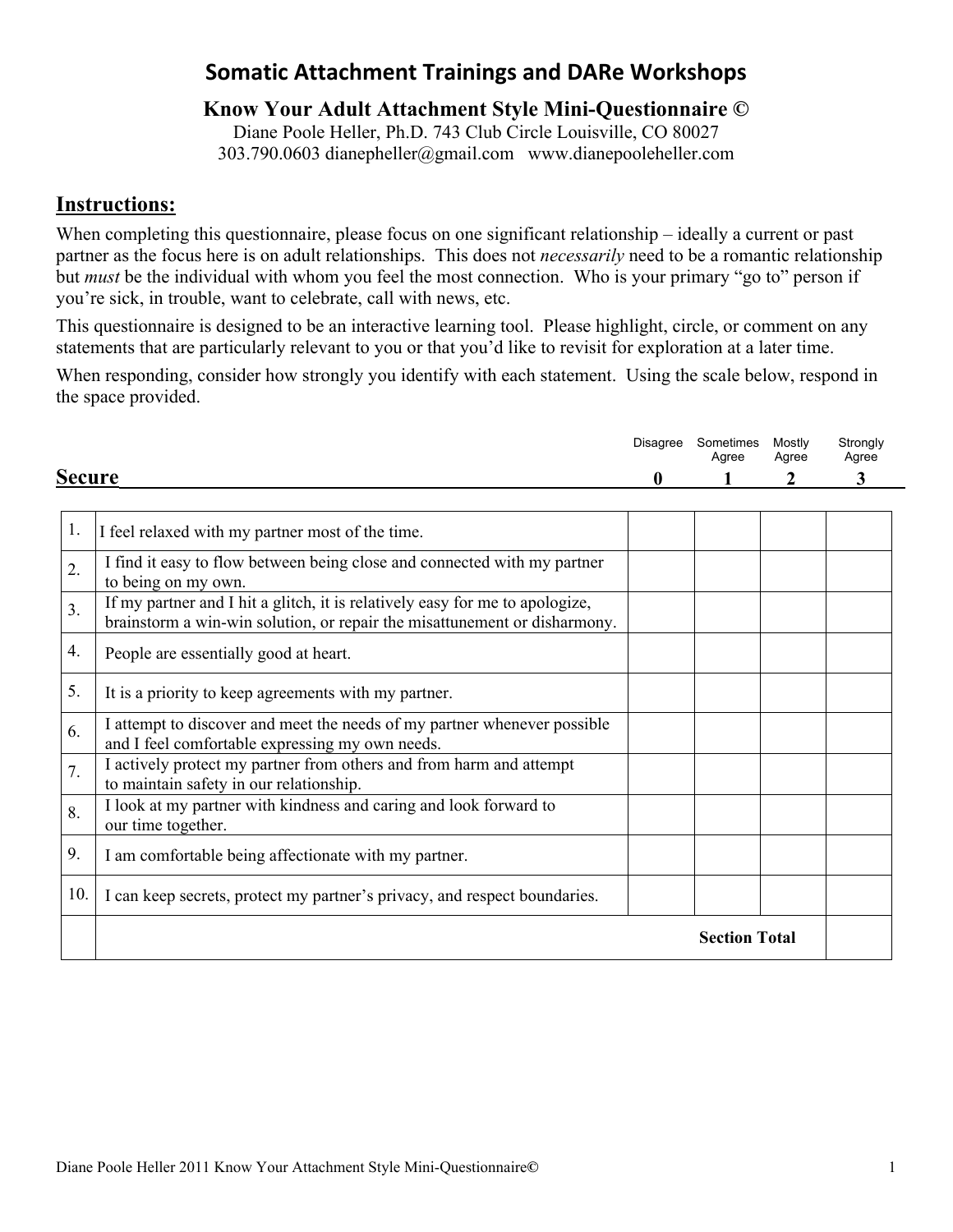|    |                                                                                                                                    | <b>Disagree</b> | Sometimes<br>Agree   | Mostly<br>Agree | Strongly<br>Agree |
|----|------------------------------------------------------------------------------------------------------------------------------------|-----------------|----------------------|-----------------|-------------------|
|    | Avoidant                                                                                                                           | $\bf{0}$        |                      | 2               | 3                 |
| 1. | When my partner arrives home or approaches me, I feel<br>inexplicably stressed – especially when he or she wants to connect.       |                 |                      |                 |                   |
|    | I find myself minimizing the importance of close relationships in my life.                                                         |                 |                      |                 |                   |
|    | I insist on self-reliance; I have difficulty reaching out when I need help,<br>and I do many of life's tasks or my hobbies, alone. |                 |                      |                 |                   |
|    | I sometimes feel superior in not needing others and wish others were<br>more self-sufficient.                                      |                 |                      |                 |                   |
|    | I feel like my partner is always there but would often prefer to have<br>my own space unless $I$ invite the connection.            |                 |                      |                 |                   |
|    | Sometimes I prefer casual sex instead of a committed relationship.                                                                 |                 |                      |                 |                   |
|    | I usually prefer relationships with things or animals instead of people.                                                           |                 |                      |                 |                   |
|    | I often find eye contact uncomfortable and particularly difficult to<br>maintain.                                                  |                 |                      |                 |                   |
|    | It is easier for me to think things through than to express myself<br>emotionally.                                                 |                 |                      |                 |                   |
| 10 | When I lose a relationship, at first I might experience separation elation<br>and then become depressed.                           |                 |                      |                 |                   |
|    |                                                                                                                                    |                 | <b>Section Total</b> |                 |                   |

|  | Disagree Sometimes Mostly<br>Agree | Agree | Strongly<br>Agree |
|--|------------------------------------|-------|-------------------|
|  |                                    |       |                   |

|                |                                                                                                                                                              | <b>Section Total</b> |  |
|----------------|--------------------------------------------------------------------------------------------------------------------------------------------------------------|----------------------|--|
| 10             | I often tend to "merge" or lose myself in my partner and feel what they<br>feel, or want what they want.                                                     |                      |  |
|                | time. After anxiously awaiting my partner's arrival, I end up picking<br>fights.                                                                             |                      |  |
| 9.             | I want to be close with my partner but feel angry at my partner at the same                                                                                  |                      |  |
| 8.             | At the same time as I feel a deep wish to be close with my partner, I also<br>have a paralyzing fear of losing the relationship.                             |                      |  |
| 7.             | It is difficult for me to be alone. If alone, I feel stressed, abandoned, hurt,<br>and/or angry.                                                             |                      |  |
| 6.             | When I give more than I get, I often resent this and harbor a grudge.<br>It is often difficult to receive love from my partner when they express it.         |                      |  |
| 5.             | I chronically second-guess myself and sometimes wish I had said<br>something differently.                                                                    |                      |  |
| 4.             | It is difficult for me to say NO or to set realistic boundaries.                                                                                             |                      |  |
| 3 <sub>1</sub> | Over-focusing on others, I tend to lose myself in relationships.                                                                                             |                      |  |
| 2.             | Sometimes, I over-function, over-adapt, over-accommodate others, or<br>over-apologize for things I did not do, in an attempt to stabilize the<br>connection. |                      |  |
| 1.             | I am always yearning for something or someone that I feel I cannot have<br>and rarely feeling satisfied.                                                     |                      |  |